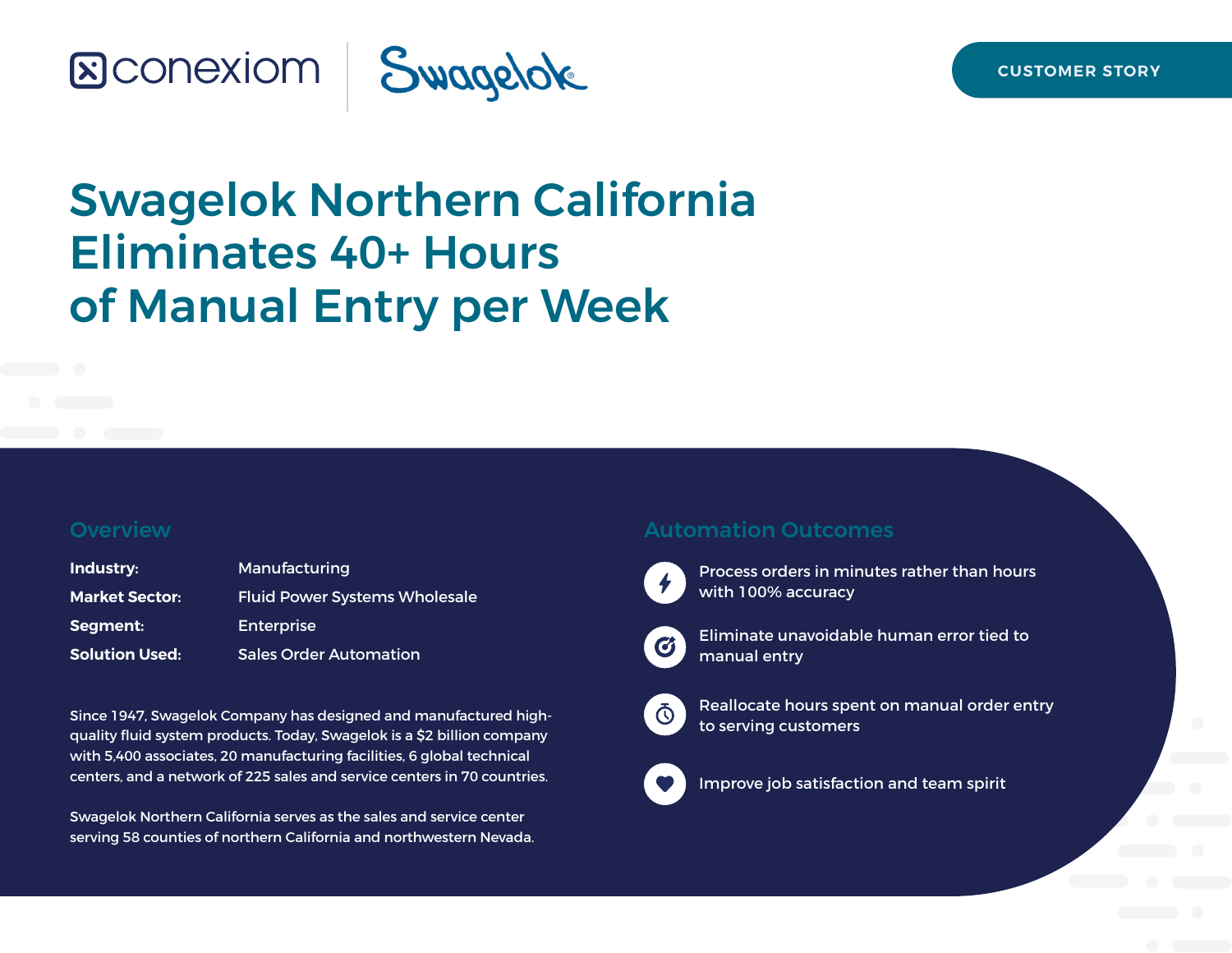## **&Conexiom**

# Challenge

In a never-ending endeavor to improve customer service, Swagelok Northern California turned to Conexiom to further streamline their order entry process through The Conexiom Platform.

"An average order can be 5 or 6 pages long, and often longer," explains Alex Kaczor, Customer Service Manager at Swagelok Northern California. "Because we have a standard to maintain, throughout our manual entry process, we double-check each line against what is entered into our ERP system. The attention to detail required to ensure we never miss a single line item was time-consuming, so we thought about bringing on an additional hire."

Because of the complexity involved in incoming orders, Swagelok Northern California considered hiring more staff to manage the volume of orders.

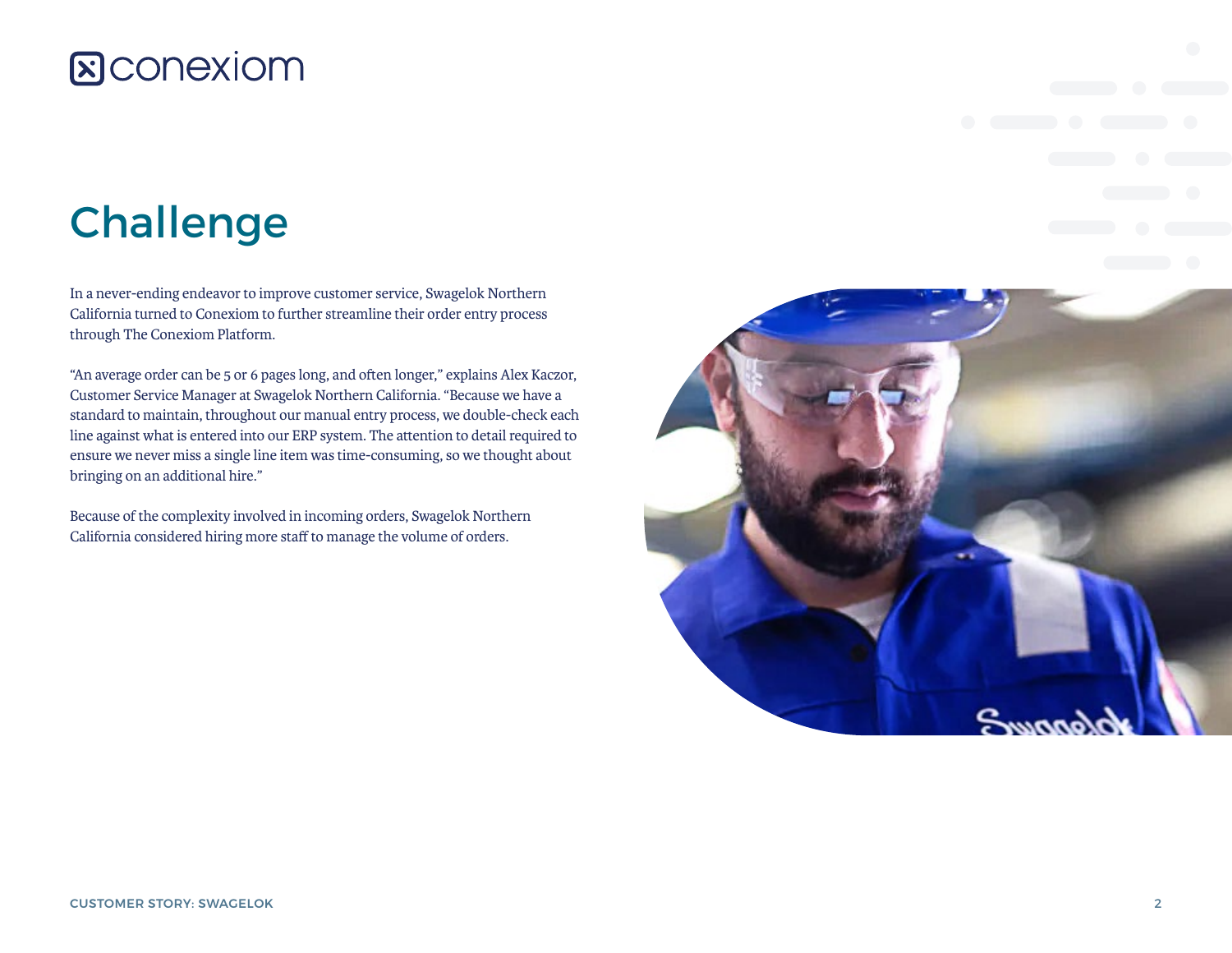## **&CONEXIOM**

# Solution

Swagelok found Conexiom through a Google search. The primary objective was to verify if sales order automation could save time with the company's highest volume customers.

"When we first met with Conexiom, 100% accuracy sounded too good to be true. Conexiom did a great job explaining how our team would engage with the solution and how 100% data accuracy is achievable," explains Corey Gould, Product Manager of Services at Swagelok. "We were excited to try something that was completely unprecedented in our company's history."

"Conexiom did a great job explaining how our team would engage with the solution and how 100% accuracy is achievable."

COREY GOULD

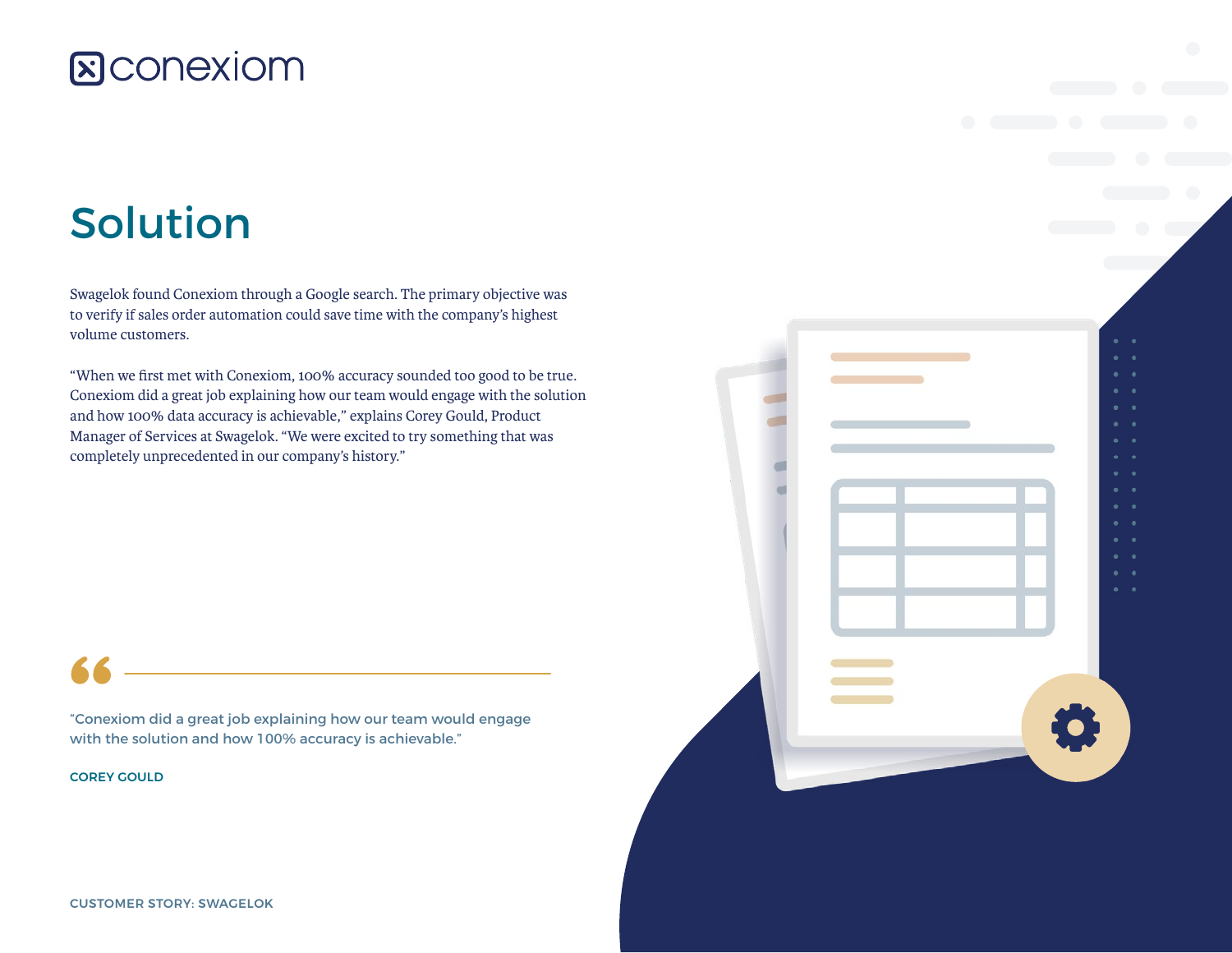## **E**CONEXIOM

# Business Outcomes

After implementing Conexiom, Swagelok Northern California achieved the following results:

- Î **Complex, multi-page orders processed in minutes with 100% accuracy**
- Î **Level of job satisfaction skyrocketed among employees**
- Î **Immediate ROI after quick implementation of sales order automation**

After transitioning the company's highest volume customers into Conexiom, Swagelok's CSR team immediately experienced the benefits of automation.

"Being able to automate large purchase orders has allowed the CSR team to focus their attention on serving customers even better," praised Kaczor. "Tasks that once took upwards of an hour are now performed in minutes."

"Our CSR team multi-tasks less and focuses more. As a result, team spirit is high, our error rate is zero, and our customers are happier," explains Alex Kaczor, Customer Service Manager, Swagelok Northern California. "Team members can consult with one another and build their knowledge base without the distraction of manual data entry."

Swagelok Northern California is excited about the potential of Conexiom's other solutions, such as AP invoice automation.

In the meantime, the team is getting more customers set up for automation. "Our goal is to get as many customers as we can into Conexiom. This will allow us to maintain our company's vision to be our customer's favorite story," summarized Kaczor.



"We are impressed with the response time of Conexiom's Customer Success team. Our customer success specialist has been phenomenal in training us to becoming self-sufficient experts on the solution and getting our first batch of customers up and running."

### COREY GOULD